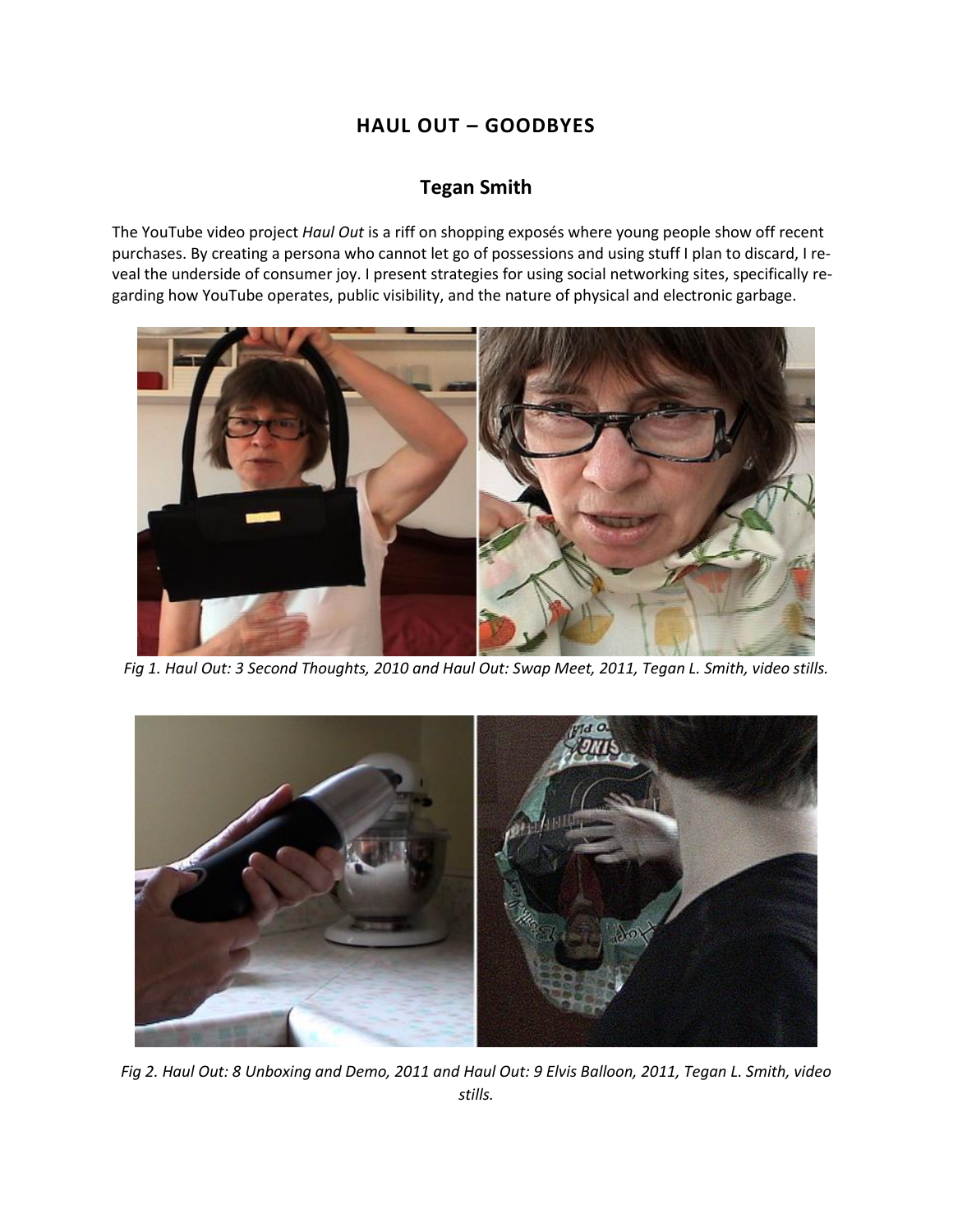

*Fig 3. Haul Out: 3 Second Thoughts, 2010, Tegan L. Smith, video still.*

Through my video project Haul Out – Goodbyes, I reflect on consumer excesses in light of accountability to things cherished and discarded; and consider how YouTube participation is influenced by the specific ways it operates as a technology, video-sharing community and commercial enterprise. In this paper I focus on three areas of uncertainty: multiple purposes, public visibility and waste.

## Multiple Purposes

After completing ten *Haul Out* videos, I mull over whether artistic and critical interventions in social media networks have the ability to withstand the flow of commercial messages. This series is a riff on the proliferation of YouTube shopping exposés such as*Hauls,* where people show recent purchases, and have created a fashion and bargain forum. Young women with the most viewers are beginning to make careers with sponsored *Hauls*. From the opposing side of consumer joy, my videos emphasize bad shopping habits, amassing useless things and general wastefulness. The objects I showcase are not new, rather they are about to be given away as charity shop donations. Unlike in the *Hauls*, my price tags are long gone and would not be evidence of thrift but examples of money frittered away. The *Haul Out* vlog was launched on November 26th, Black Friday, or conversely, Buy Nothing Day. Advocating for not shopping becomes problematic in a medium such as YouTube, which is based on advertising.

The *Haul Out* series is part of a larger project, *Tender Loving Stuff,* in which I tackle hoarding and wasting as they relate to psychological attachment, economic prosperity, poetic inspiration and transgression in contemporary social practices. Assuming the YouTube persona TLS1HO began as a spontaneous attempt to understand compulsive buying and stockpiling. The character allows me to indulge in the incomprehensible anxieties of someone who cannot let go of possessions. I toy with truth and fiction in the act of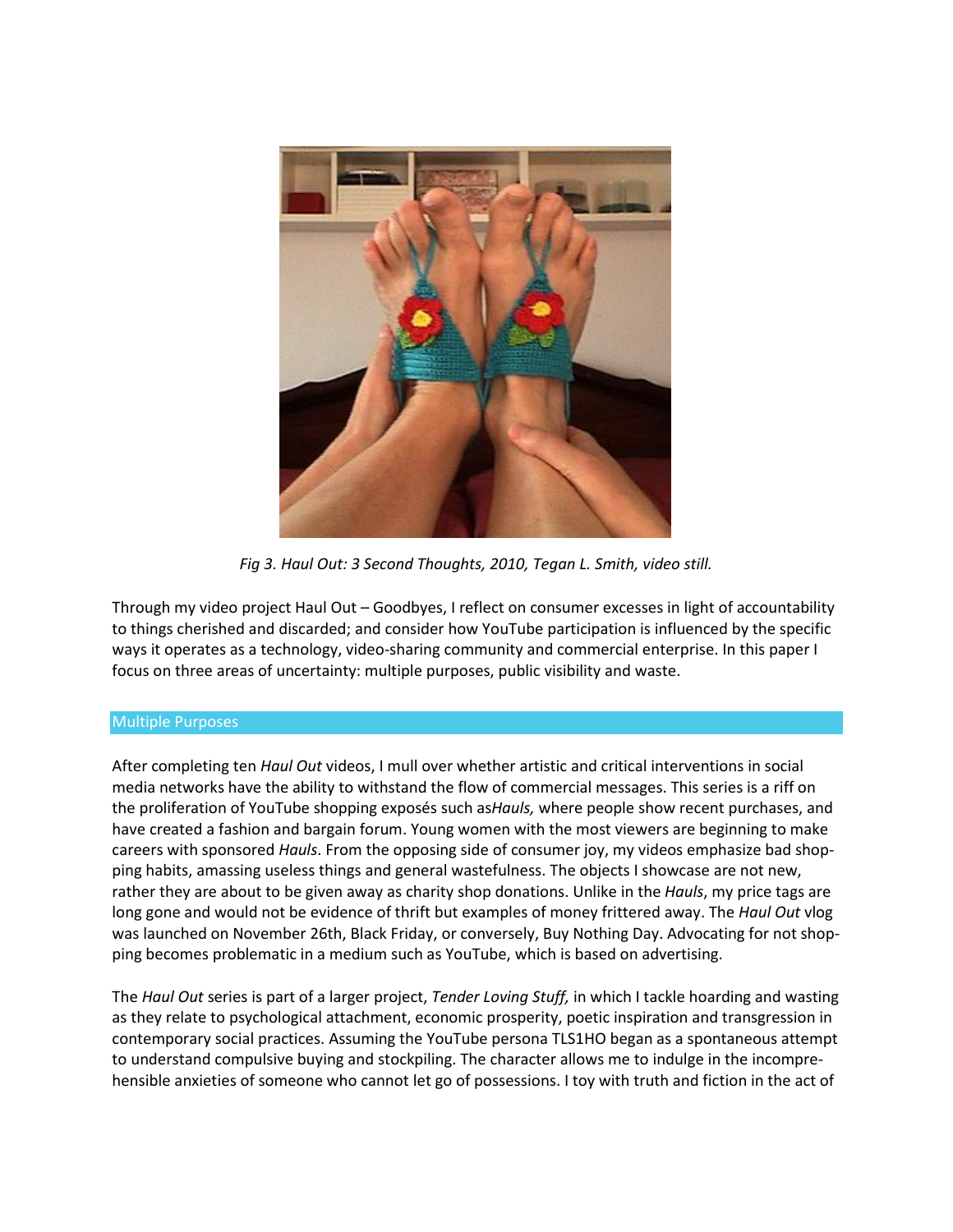reclaiming my real-life belongings as art props, and naming the project and persona after my initials. Notions of self and morality are uncovered through statistics of visibility: this is my reality show and I am performing a version of my life.

The transformation of my art practice from video installation to purely internet pieces was a deliberate strategy based on questions about materiality. My primary goal was to explore ideas about stuff without creating more. During the last decade writers and academics from various disciplines have re-examined the degradation of the global environment, while rethinking the relationship between people and stuff in terms of past materialist theory. Notably, W.J.T. Mitchell is "encouraged…by the precedents of Marx and Freud, who both felt that a modern science of the social and the psychological had to deal with the issue of fetishism and animism, the subjectivity of objects, the personhood of things." [1] As I rummage around my hunches about the agency of stuff, I ruminate on thing-power. There is something more complex involved than individual human desires or capitalist manipulations of them. The *Haul Out* videos offer a perspective for observing the plethora of published work, internet sites and television programming on material chattels.

YouTube genres known as *Haul, Demo and Unboxing* provided existing phenomena to engage with ideas regarding objects, identity and commerce. The three internet categories epitomize YouTube's role as a site for grassroots video production and networking, conjoining with its marketing intent. The videos are shot mainly in private spaces, often in a bedroom. Each video proceeds as a seemingly unscripted onesided conversation directed at the viewer. The vloggers talk informally, while describing in glowing terms one acquisition at a time. The *Haul* videos are made chiefly by women in their teens and twenties with newly-bought clothes. In *Demo* videos they demonstrate how to use products, usually makeup. A few young men present clothes and makeup in a similar gushing manner to their female counterparts. The *Unboxing* videos are primarily the domain of male geeks who unpack the latest electronic gadgets. In their version of the *Demo,* they set up new equipment. Like many YouTube aficionados, I am drawn to watching these optimistic young people. Elle and Blair Fowler (pseudonyms), twenty-three and eighteen year old sisters, are famous examples. They are interviewed on national television, have hired Hollywood agents, and are now paid for showing specific brands. Truth in advertising legislation has come into play, and some young vloggers use their YouTube channels for pitching their skills to potential sponsors, raising the spectre of self-promotion in social networking.

YouTube is a challenging venue for an art piece, and for an older participant. The numerous videos posted with free, web 2 public access make it an easy place to show off, and an easier place to get lost. Convincing people to view a video takes more than simply posting. According to Jean Burgess and Joshua Green, YouTube literacy "means not only being able to create and consume video content, but also being able to comprehend the way YouTube works as a set of technologies and as a social network," and the most capable users are in their twenties or thirties. [2] Viewer statistics record an immediate standing for each video, and YouTube's ranking algorithm includes views, ratings, shares and links. The vlogger's choice of taglines determines what categories will be matched with their videos. A recent search of "haul out" shows that my videos have slipped behind several sailboat haul outs. Although I have used the tag "haul" on all the *Haul Out* videos, none appear in that word search. Elle and Blair invariably top the list. A producer has no control over what individual and corporate advertising pops up as suggested watching beside their videos.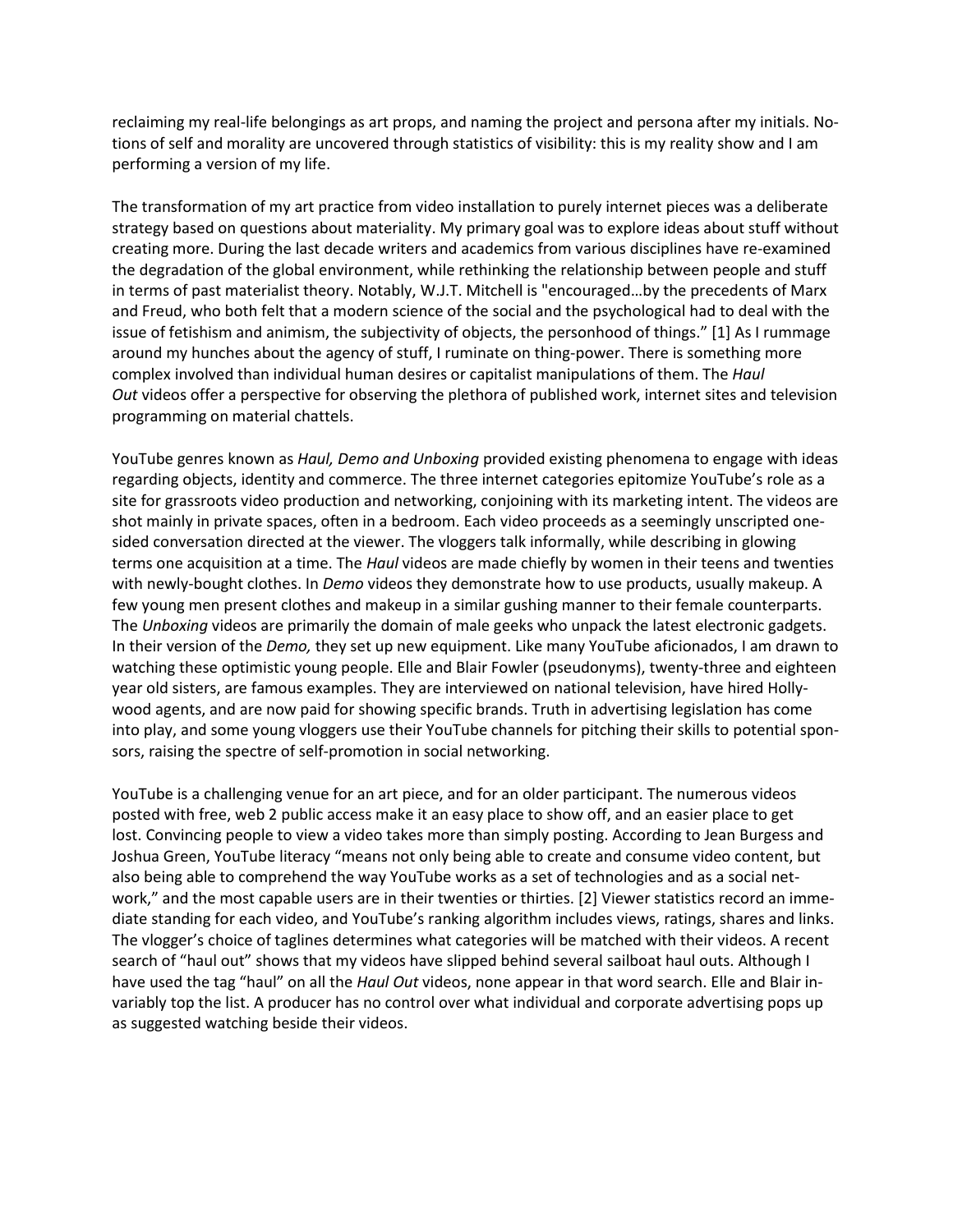#### Public Visibility

While Elle and Blair's videos clocked over seventy million viewers in three years, my *Haul Out* videos had just over five hundred during their first six months. In comparing the TLS1HO moniker to their glamorous AllThatGlitters21 and juicystar07, mine is homely. In stark disparity against their youth, meticulous make-up and accessories, TLS1HO is mature, unmade-up and shabbily dressed. Cute items enthusiastically displayed contrast with the worn and unsuitable things shown by my older, rumpled and not so self-assured persona. Their articulate and confident performances prompted me to edit out ums making my later videos half their original lengths. Among the haulers, there are socio-economic status clues in items shown, presentation polish and production quality. The most-watched videos are much more slickly produced than mine. Burgess and Green say that "…to build an online presence within the YouTube community as a vlogger requires time, patience, and persistence, rather than a more casual mode of engagement with YouTube." [3] Elle and Blair blog, tweet and facebook constantly, and their admirers post fan pages. Flirting with cyber-celebrity, I keep track of my *Haul Out*statistics to post on Facebook, Twitter and my website. Such public exposure might reveal vulnerability and could result in setting oneself up for embarrassment, like imitating the popular girls in high school. Elaine Scarry says that "…if the person or thing outlives its own beauty… then it is sometimes not just turned away from but turned upon, as though it has enacted betrayal." [4] Emulating young beauty, and the latest trends could be seen as treachery, or instead unveil too much about consumer products, the human body and inevitable decline to develop a massive following. On the other hand, my videos might find aesthetic relevance as cautionary tales about the worth and treatment of stuff.

The *Haul Out* series is both personally and socially timely. *Tender Loving Stuff* grew in response to helping family members move. I became riveted to reality television shows such as *Life Laundry* about compulsive attachments to possessions, and frequented internet support groups for hoarders' families. In one episode of the television show*Hoarders*, a woman broke down in tears when she realized her childhood teddy bear was under her heap of junk, and that she should have taken better care of it. Her grown children were disgusted, for they felt more neglected than any teddy could. Compulsive shopping and squirreling away behaviors are often associated with fearful memories from periods of economic hardship. As an artist and former economist, I aimed to investigate beyond individualistic psychological explanations for other insights into the prevalence of hoarding. Anthropologist Daniel Miller says his studies show that "...the people who successfully forge meaningful relationships to things are often the same as those who forge meaningful relationships with people…" [5] The TLS1HO starting point was the curiosity and confusion of not understanding other people's attachments. Playing and playacting provided a vehicle to inhabit another point of view. Even while TLS1HO voices opinions and displays emotions that are not exactly my own, ad lib faltering seems to make it more authentic than it is. My detachment quickly melts away as I discover the contradictions of my self-deception, and begin to recognize my profligate and avaricious paths.

In the search for more resources and an on-line community, I revisited videos of critical theorist Slavoj Zizek, who takes on global issues as a loud, confident and imposing presence, whether at public lecterns or a landfill. By contrast TLS1HO's small, hesitant persona speaks in a conversational tone from the kitchen or bedroom. While Zizek pounds the air for emphasis, TLS1HO fondles objects with both hands. She looks into the self-operated camera as cohort in production while Zizek seems unaware of the lens. His diatribes incorporate political imperatives and abstract philosophies, whereas TLS1HO's ramblings on domestic concerns occasionally build to whiny harangues. I compare my work to such a tour de force because we are of the same generation with similar interests, yet work in different styles. TLS1HO seems stereotypically feminine in her concentration on shopping and domestic space. Her informative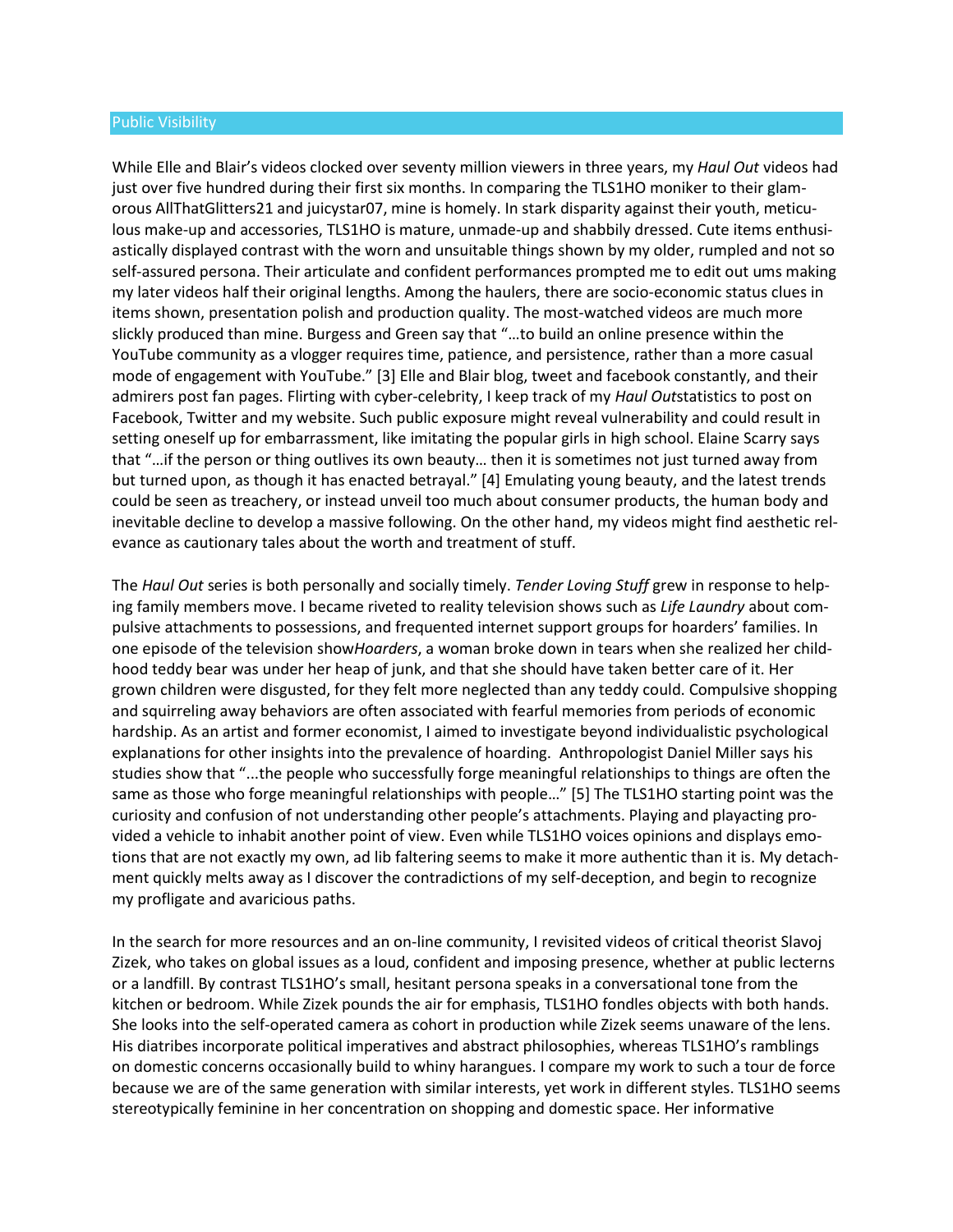videos extend to coherent storytelling within the milieu of YouTube shopping vlogs, and acquire social relevance only when enlarged to mass consumption and aggregate demand. Fortunately, there is a sense that anyone can do what she is doing: TLS1HO is no star, and that may prove to be her strength. If she can avoid narrowing her appeal to a niche group and encourage people to examine their own possessions, she might thrive in what Burgess and Green find scarce in YouTube: space for "quieter forms of engagement." [6]

### Waste

The *Haul Out* project confounds social media and consumption behavior, and draws attention to the ways we coax, idealize, thank and admonish inanimate objects for their performance; use stuff to express individuality, even when it is mass-produced; and collect as a means to prevent feeling empty, lonely, or forgetful. As interactive electronics are becoming integral to daily life it hardly seems unusual that TLS1HO talks to things. As stuff is accumulated and consumed, it is invariably mistreated, favored over and becomes a minute detail in a heap of more stuff. Through the Haul Out videos I comment on responsibility for garbage, while resisting or not, the temptation to buy more. As TLS1HO views her image, she becomes concerned about buying new clothes, makeup and technical equipment.

My personal mound of obsolete and broken electronics is daunting. So far I have dealt with only one appliance, an electric wine vacuum. I have boxes of discarded computer equipment waiting for a *Haul Out* treatment. Such waste contains lead, mercury, arsenic and chromium that can effect human and animal health. According to Environment Canada, 140,000 tons of e-waste are dumped annually and the amount continues to increase. [7] In the U.S.A alone there are over 200 million active mobile phones. To prevent dumping in developing countries, disposing of electronic equipment is now the subject of international law. [8]

Comparing material objects versus digital data and dissonant feelings about dropping each in the trash, I butt against cyber overindulgence. I began adding up my space occupied on YouTube, Vimeo, Facebook and Twitter accounts, my personal website and current entries on other websites, and gave up when a check on wayback.archive revealed references to past exhibitions, one appropriately from the former DeadTech gallery. Like garbage in a landfill, electronic junk piles that I think are gone are still there: will my electronic trash end up with twitter tweets in the Library of Congress or in someone else's mashups? At the risk of feeling overwhelmed by Well-Informed Futility Syndrome, I face additional concerns about the electricity which runs technologies. The examination of unwanted manufactured products takes on a broader meaning with recent natural disasters, as I imagine my stuff floating on a tsunami. The devastating effects of earthquakes, floods and wildfires are exacerbated by products of human invention, like the nuclear power plant. New media speeds up information transfer and nanotechnology promises to reduce storage size, at the same time, rendering devices instantaneously obsolete; and it sometimes seems that what we are saying is going out of style as quickly as the medium.

The *Haul Out* videos reveal a jumble of art concerns, social critique and self-indulgence that parallel the odd and ordinary junk in the donation bags. In *Vibrant Matter* Jane Bennett says that objects "…have the power to startle and provoke a gestalt shift in perception: what was trash becomes things, what was an instrument becomes a participant, what was foodstuff becomes agent, what was adamantine becomes intensity." [9]Hopes are raised for the reinvigoration of democratic principles through social networking and contemporary materialism which takes into account the molecular structures of things and organisms as colonies of microbes. Boundaries between the animate and inanimate change. By giving each